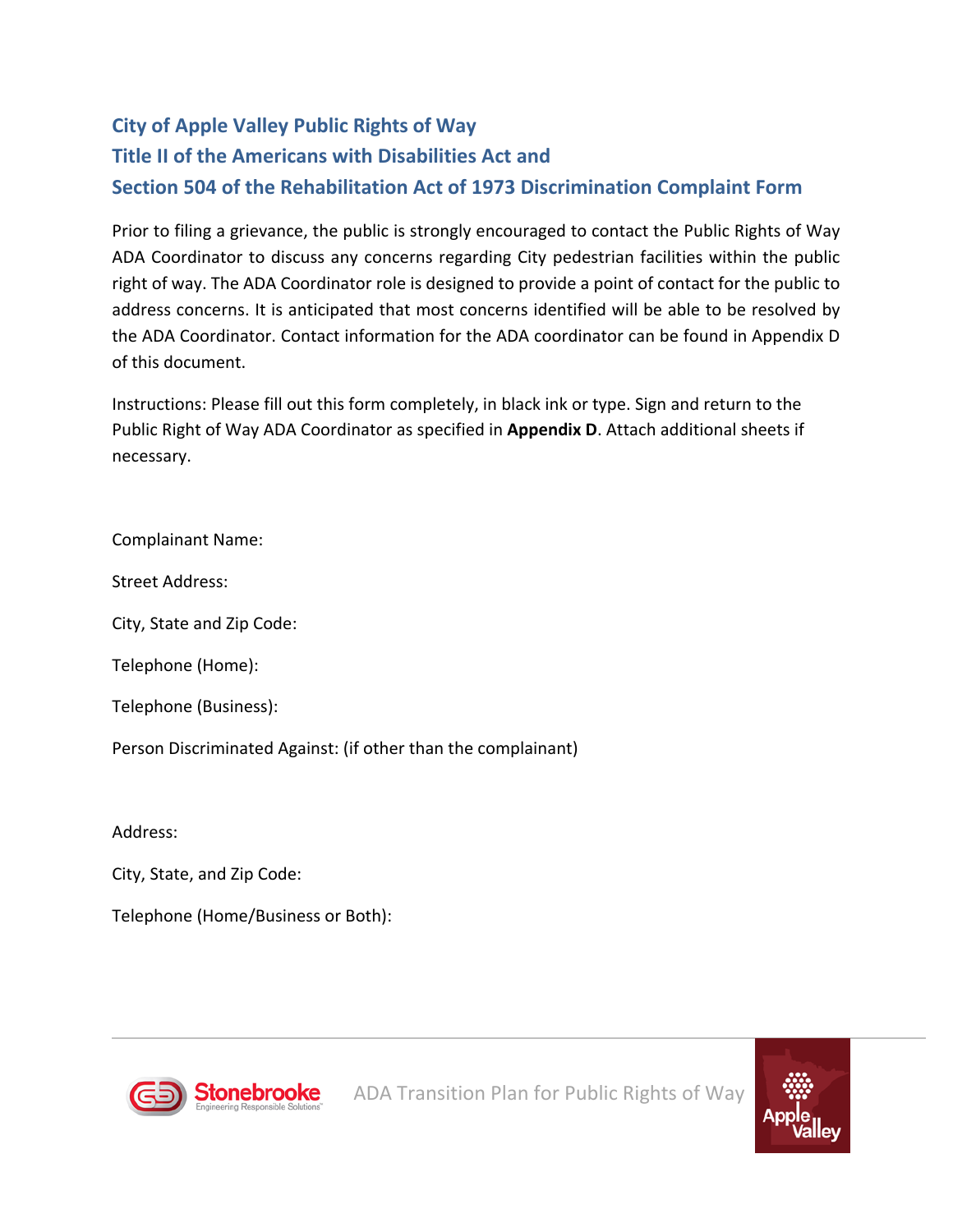## **Government, or organization, or institution which you believe has discriminated:**

Name:

Street Address:

City:

County:

State and Zip Code:

Telephone Number:

When was the issue discovered/when did the problem occur? (Date):

Describe the issue in detail, providing the name(s) where possible of the individuals who have been contacted. (Add additional pages if necessary):

Have prior efforts been made to resolve this complaint through the grievance procedure?

Yes □ No □

If Yes: what is the status of the grievance?



ADA Transition Plan for Public Rights of Way

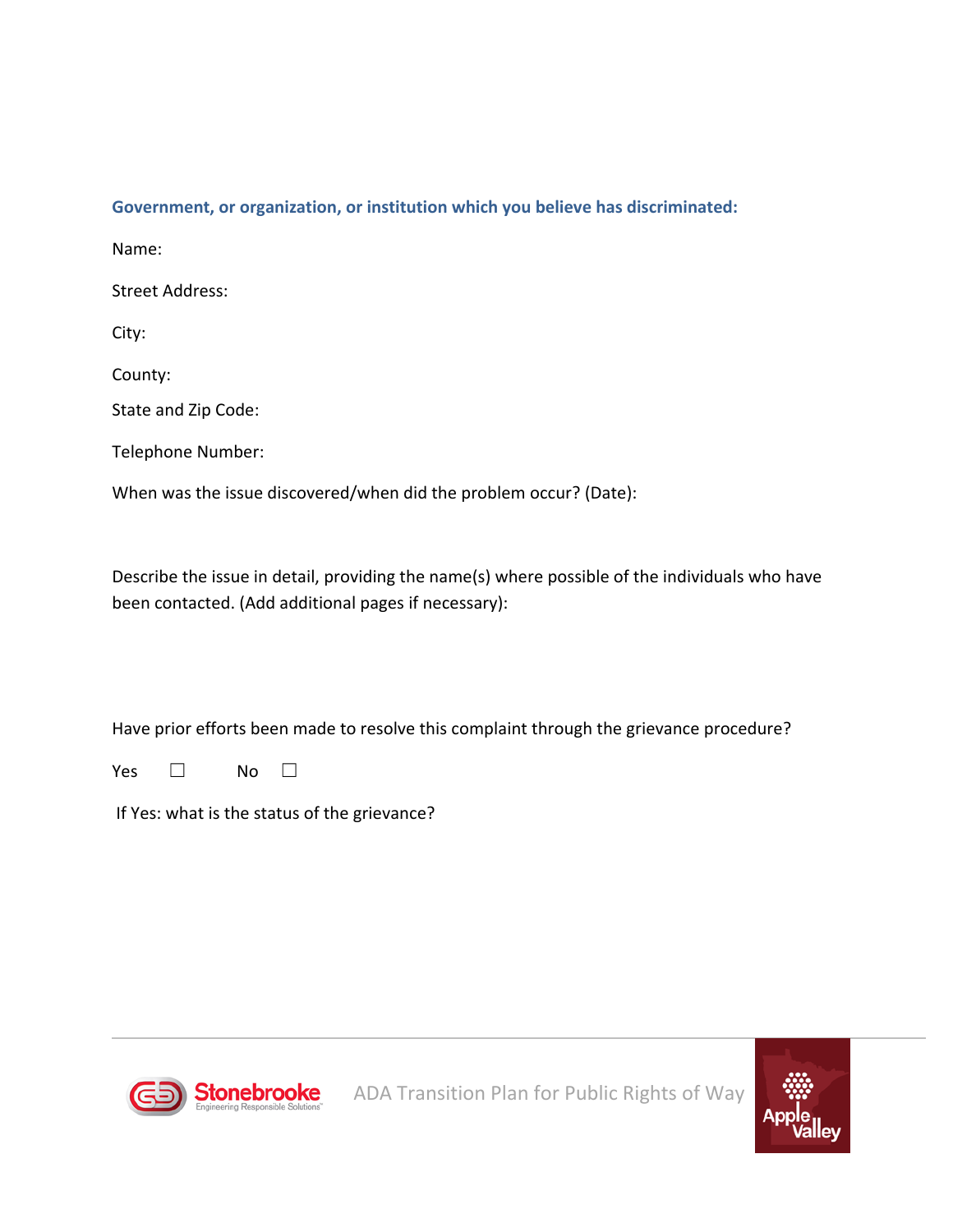| Has the complaint been filed with another bureau of the Department of Justice or any other |
|--------------------------------------------------------------------------------------------|
| Federal, State, or local civil rights agency or court?                                     |

| Yes<br>No<br>$\Box$                                 |
|-----------------------------------------------------|
| If Yes: Agency or Court:                            |
| <b>Contact Person:</b>                              |
| <b>Street Address:</b>                              |
| City, State, and Zip Code:                          |
| Telephone Number:                                   |
| Date Filed:                                         |
| Do you intend to file with another agency or court? |
| Yes<br>No<br>$\perp$                                |
|                                                     |
| If Yes: Agency or Court:                            |
| Address:                                            |
|                                                     |
| Telephone Number:                                   |
|                                                     |
|                                                     |
|                                                     |

## **Return to:**

Public Right of Way ADA Coordinator as specified in **Appendix D**.



**Stonebrooke** ADA Transition Plan for Public Rights of Way